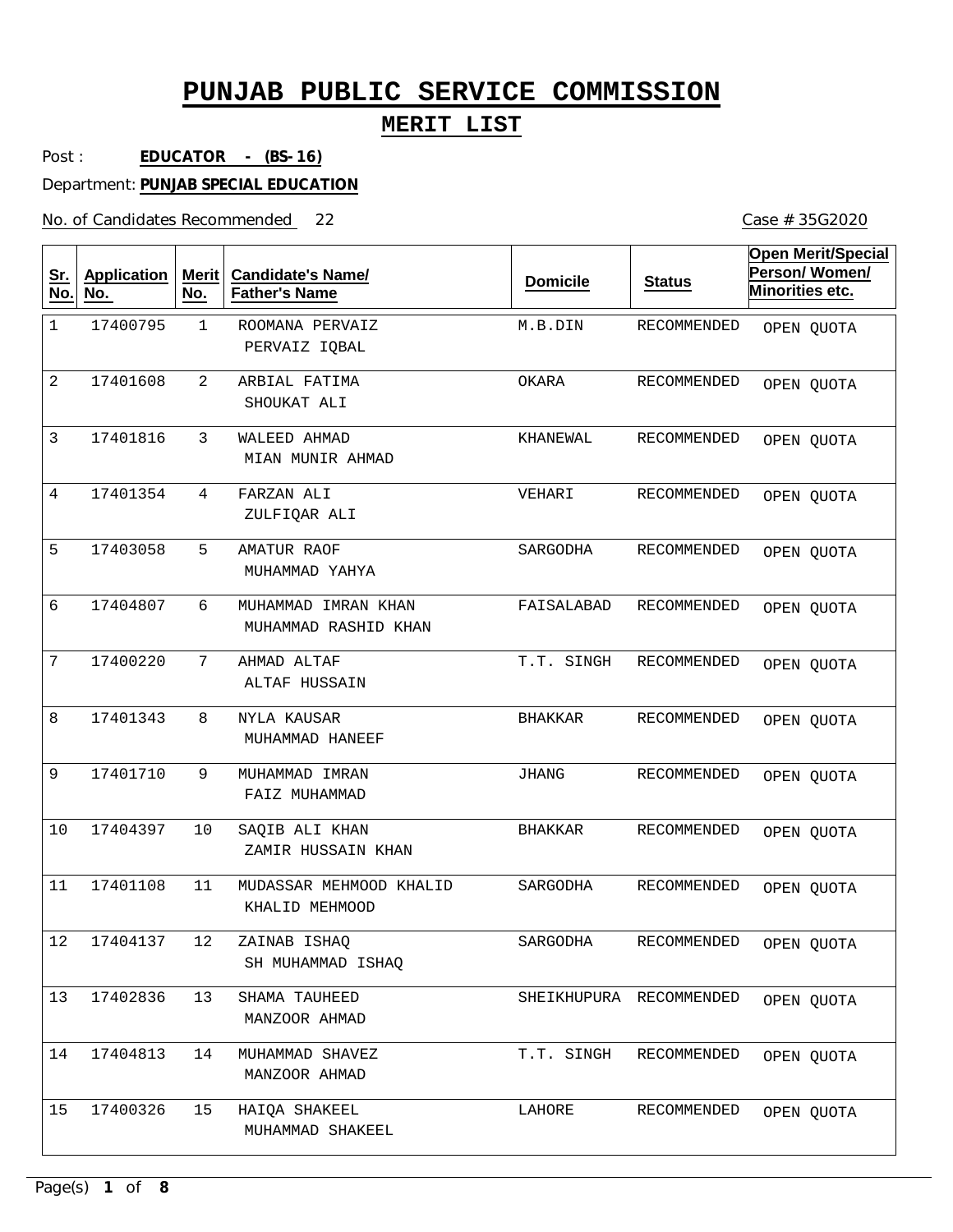### **MERIT LIST**

Post : **EDUCATOR - (BS-16)**

Department: **PUNJAB SPECIAL EDUCATION**

No. of Candidates Recommended

16

**Sr. No.**

17

18

19

20

21

22

| <u>Sr.</u><br>No. | <b>Application</b><br>No. | Merit <b>I</b><br>No. | <b>Candidate's Name/</b><br><b>Father's Name</b>                          | <b>Domicile</b> | <b>Status</b>      | <b>Open Merit/Special</b><br>Person/Women/<br>Minorities etc. |
|-------------------|---------------------------|-----------------------|---------------------------------------------------------------------------|-----------------|--------------------|---------------------------------------------------------------|
| 16                | 17401132                  | 16                    | AHSAN MUKHTAR<br>MUKHTAR AHMED                                            | <b>JHANG</b>    | RECOMMENDED        | OPEN OUOTA                                                    |
| 17                | 17401958                  | 17                    | MOHSIN ALI<br>ALI AHMED SUKHERA                                           | PAKPATTAN       | <b>RECOMMENDED</b> | OPEN OUOTA                                                    |
| 18                | 17402950                  | 20                    | SANA SAFIA (Selected Against<br>Women Ouota)<br>MUHAMMAD ZAMAN            | SARGODHA        | <b>RECOMMENDED</b> | WOMEN OUOTA                                                   |
| 19                | 17401740                  | 21                    | BUSHRA ZAHOOR (Selected<br>Against Women Ouota)<br>MUHAMMAD ZAHOOR        | LAHORE          | RECOMMENDED        | WOMEN QUOTA                                                   |
| 20                | 17400313                  | 23                    | ASMARA NOSHEEN (Selected<br>Against Women Quota)<br>MUHAMMAD ASHRAF       | FAISALABAD      | <b>RECOMMENDED</b> | WOMEN OUOTA                                                   |
| 21                | 17401312                  | 32                    | NOMAN NASIR (Selected<br>Against Minorities Quota)<br>NASIR GILL          | KHUSHAB         | <b>RECOMMENDED</b> | MINORITY<br><b>QUOTA</b>                                      |
| 22                | 17400109                  | 47                    | AHSAN LATIF (Selected<br>Against Special Persons<br>Ouota)<br>ABDUL LATIF | M. GARH         | <b>RECOMMENDED</b> | SPECIAL<br>PERSON QUOTA                                       |
|                   |                           |                       |                                                                           |                 |                    |                                                               |
|                   |                           |                       | Following Candidate(s) Could Not Come In the Orbit of Selection           |                 |                    |                                                               |

|   | 17401189 | 18 | MUHAMMAD TAYYAB AMIN<br>SAEED ULLAH        |            | D.G. KHAN NOT RECOMMENDED |
|---|----------|----|--------------------------------------------|------------|---------------------------|
| 2 | 17400477 | 19 | SHAHID ABBAS<br>ANWAR KHAN                 | JHANG      | NOT RECOMMENDED           |
| 3 | 17400011 | 22 | IMRAN ASLAM<br>MUHAMMAD ASLAM              | BHAKKAR    | NOT RECOMMENDED           |
| 4 | 17401230 | 24 | MUHAMMAD GHAZANFAR ABBAS<br>MUHAMMAD IKRAM |            | BHAKKAR NOT RECOMMENDED   |
| 5 | 17401276 | 25 | ABDUL MANAN<br>MUHAMMAD AKRAM              | T.T. SINGH | NOT RECOMMENDED           |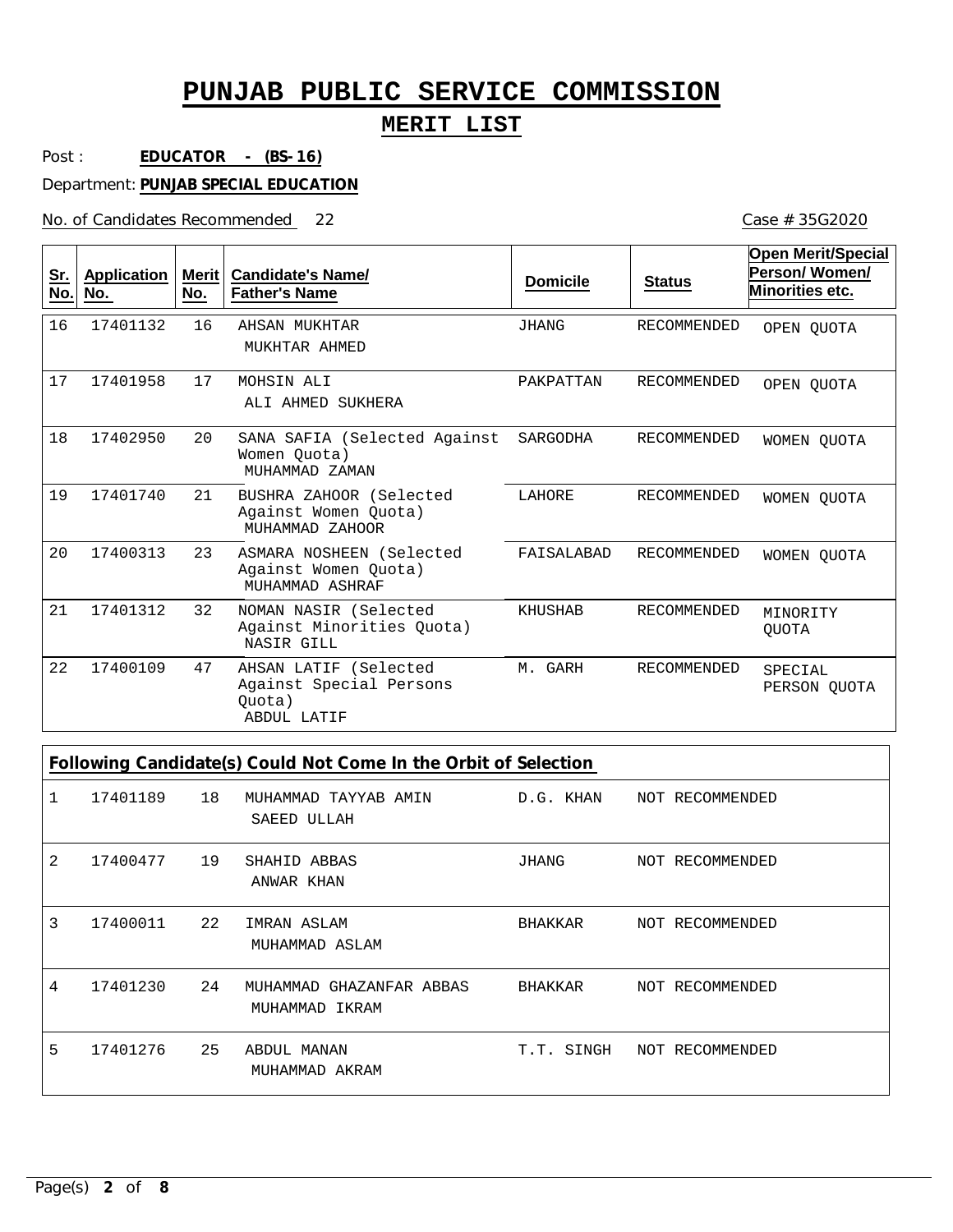### **MERIT LIST**

Post : **EDUCATOR - (BS-16)**

Department: **PUNJAB SPECIAL EDUCATION**

No. of Candidates Recommended

| <u>Sr.</u><br>No. | <b>Application</b><br>No. | Merit<br>No. | <b>Candidate's Name/</b><br><b>Father's Name</b> | <b>Domicile</b>             | <b>Status</b>   | <b>Open Merit/Special</b><br>Person/Women/<br>Minorities etc. |
|-------------------|---------------------------|--------------|--------------------------------------------------|-----------------------------|-----------------|---------------------------------------------------------------|
|                   |                           |              |                                                  |                             |                 |                                                               |
| 6                 | 17403040                  | 26           | MUHAMMAD TAYYAB<br>MUHAMMAD IQBAL                | JHANG                       | NOT RECOMMENDED |                                                               |
| 7                 | 17401711                  | 27           | SABA HAMEED<br>ABDUL HAMEED                      | CHAKWAL                     | NOT RECOMMENDED |                                                               |
| 8                 | 17401515                  | 28           | UMAI SALMA<br>MUHAMMAD NAWAZ                     | FAISALABAD                  | NOT RECOMMENDED |                                                               |
| 9                 | 17402674                  | 29           | SHUMAILA NOREEN<br>MUHAMMAD IKRAM BHATTI         | RAWALPINDI                  | NOT RECOMMENDED |                                                               |
| 10                | 17401428                  | 30           | TABIBAH<br>AKBAR ALI                             | FAISALABAD                  | NOT RECOMMENDED |                                                               |
| 11                | 17401094                  | 31           | MUHAMMAD MUEEN ASHRAF<br>MUHAMMAD ASHRAF         | SARGODHA                    | NOT RECOMMENDED |                                                               |
| 12                | 17401881                  | 33           | BEENISH NASEER<br>NASEER AHMAD                   | GUJRAT                      | NOT RECOMMENDED |                                                               |
| 13                | 17401581                  | 34           | SHAMS UL HASSAN<br>MUHAMMAD BAKHSH               | SARGODHA                    | NOT RECOMMENDED |                                                               |
| 14                | 17403350                  | 35           | SUMAIRA SULTAN<br>SULTAN AHMED                   | M. GARH                     | NOT RECOMMENDED |                                                               |
| 15                | 17401930                  | 36           | KALEEM ULLAH<br>SHAHADAT ALI BHATTI              | SHEIKHUPURA NOT RECOMMENDED |                 |                                                               |
| 16                | 17403374                  | 37           | ZAINAB NADEEM<br>NADEEM ASIF BHATTI              | NANKANA<br>SAHIB            | NOT RECOMMENDED |                                                               |
| 17                | 17403905                  | 38           | ZOHAIB AHMAD<br>HAJI NAWAB KHAN                  | D.G. KHAN                   | NOT RECOMMENDED |                                                               |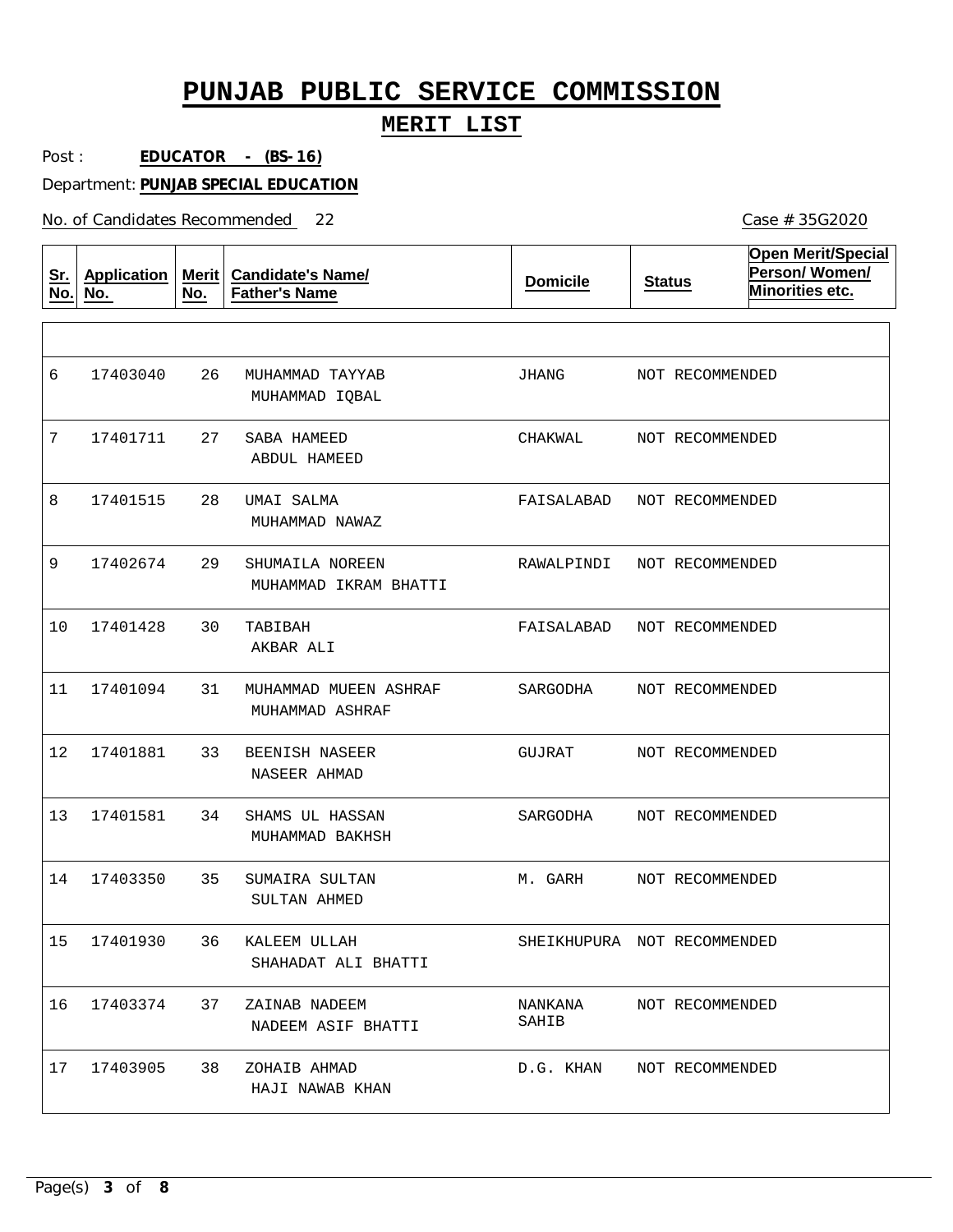### **MERIT LIST**

Post : **EDUCATOR - (BS-16)**

Department: **PUNJAB SPECIAL EDUCATION**

No. of Candidates Recommended

| <u>Sr.</u><br>No. | <b>Application</b><br>No. | Merit<br>No. | <b>Candidate's Name/</b><br><b>Father's Name</b> | <b>Domicile</b>             | <b>Status</b>   | <b>Open Merit/Special</b><br>Person/Women/<br>Minorities etc. |
|-------------------|---------------------------|--------------|--------------------------------------------------|-----------------------------|-----------------|---------------------------------------------------------------|
|                   |                           |              |                                                  |                             |                 |                                                               |
| 18                | 17400954                  | 39           | JOVERIA SHAHEEN<br>SHAHEEN AHMED                 | MULTAN                      | NOT RECOMMENDED |                                                               |
| 19                | 17400166                  | 40           | SANA ZIA<br>TARIO ZIA                            | M.B.DIN                     | NOT RECOMMENDED |                                                               |
| 20                | 17401670                  | 41           | MUHAMMAD SHOAIB RIAZ<br>RIAZ AHMED               | FAISALABAD                  | NOT RECOMMENDED |                                                               |
| 21                | 17400087                  | 42           | SANIA ZAIB<br>SHAMSHER KHAN                      | CHINIOT                     | NOT RECOMMENDED |                                                               |
| 22                | 17403731                  | 43           | ADEEL YASIN<br>MUHAMMAD YASIN                    | GUJRAT                      | NOT RECOMMENDED |                                                               |
| 23                | 17401650                  | 44           | MUHAMMAD SHAHZAD<br>ALLAH DIWAYA                 | D.G. KHAN                   | NOT RECOMMENDED |                                                               |
| 24                | 17401300                  | 45           | AHMAD NAWAZ MAZARI<br>MUHAMMAD NAWAZ MAZARI      | RAJANPUR                    | NOT RECOMMENDED |                                                               |
| 25                | 17402282                  | 46           | IMTIAZ AHMAD<br><b>ISTIKHAR AHMAD</b>            | KASUR                       | NOT RECOMMENDED |                                                               |
| 26                | 17401404                  | 48           | AZEEM SHABBIR<br>SHABBIR AHMAD BAHATI            | FAISALABAD                  | NOT RECOMMENDED |                                                               |
| 27                | 17400360                  | 49           | SAFDAR ABBAS<br>ABDUL RASHEED                    | JHANG                       | NOT RECOMMENDED |                                                               |
| 28                | 17401305                  | 50           | ARIF ALI<br>ARSHED ALI                           | BHAKKAR                     | NOT RECOMMENDED |                                                               |
| 29                | 17402296                  | 51           | SHAZIA MURTAZA<br>MUHAMMAD MURTAZA               | SHEIKHUPURA NOT RECOMMENDED |                 |                                                               |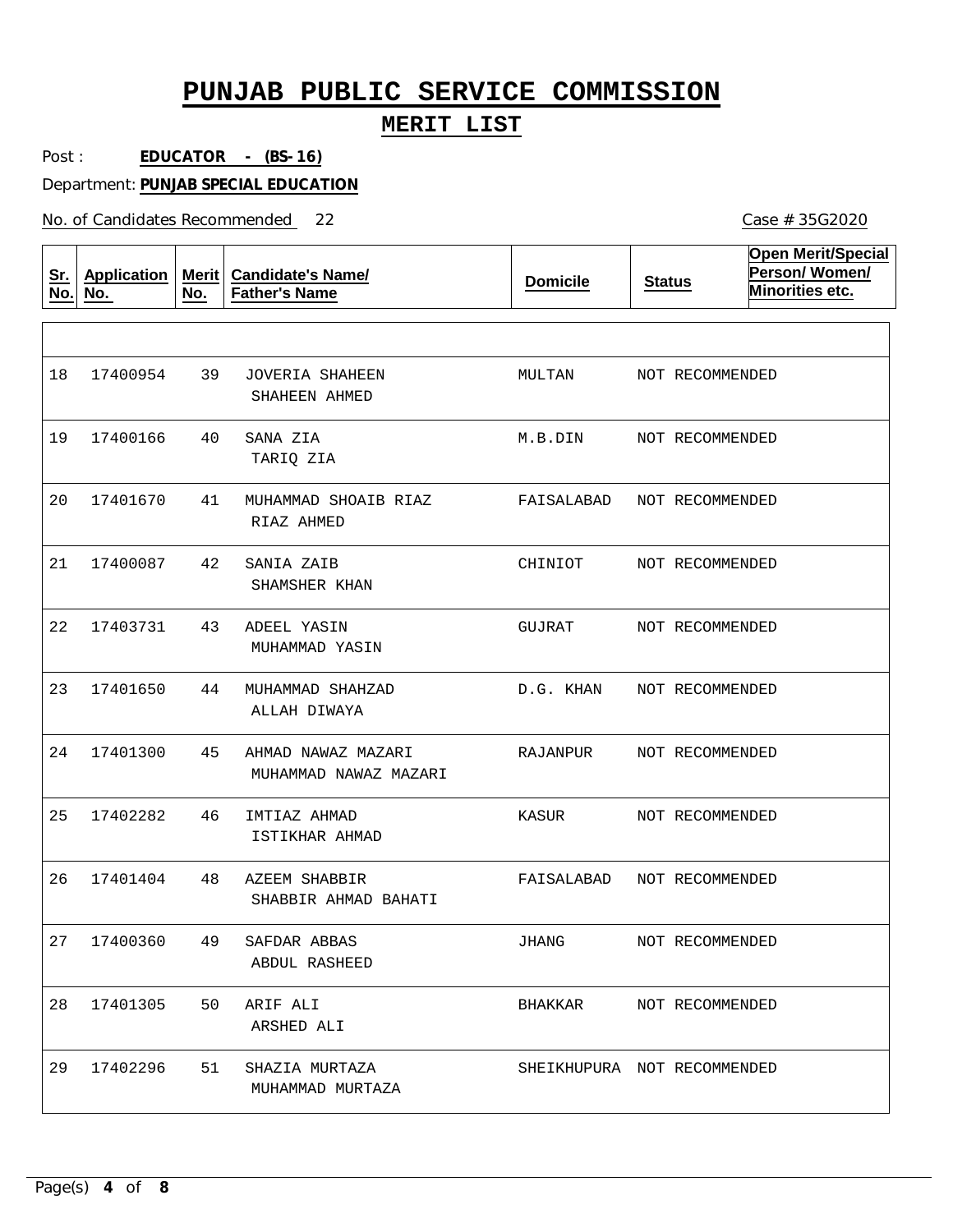### **MERIT LIST**

Post : **EDUCATOR - (BS-16)**

Department: **PUNJAB SPECIAL EDUCATION**

No. of Candidates Recommended

| <u>Sr.</u><br>No. | <b>Application</b><br>No. | Merit  <br>No. | <b>Candidate's Name/</b><br><b>Father's Name</b> | <b>Domicile</b> | <b>Status</b>   | <b>Open Merit/Special</b><br>Person/Women/<br>Minorities etc. |
|-------------------|---------------------------|----------------|--------------------------------------------------|-----------------|-----------------|---------------------------------------------------------------|
|                   |                           |                |                                                  |                 |                 |                                                               |
| 30                | 17400049                  | 52             | RIZWAN AFZAL<br>MUHAMMAD AFZAL                   | RAWALPINDI      | NOT RECOMMENDED |                                                               |
| 31                | 17401767                  | 53             | MUHAMMAD FURHAN<br>MUHAMMAD AFZAL                | SAHIWAL         | NOT RECOMMENDED |                                                               |
| 32                | 17401020                  | 54             | SAMARA MEHRIN<br>ABDUL RAZAQ                     | KHANEWAL        | NOT RECOMMENDED |                                                               |
| 33                | 17400144                  | 55             | FIAZ NAWAZ<br>MUHAMMAD NAWAZ ABID                | OKARA           | NOT RECOMMENDED |                                                               |
| 34                | 17401838                  | 56             | SAADAT ALI<br>AZIZ AHMAD                         | MULTAN          | NOT RECOMMENDED |                                                               |
| 35                | 17403210                  | 57             | MUZAMMAL ABBAS<br>ALAM SHER                      | FAISALABAD      | NOT RECOMMENDED |                                                               |
| 36                | 17400410                  | 58             | ZUNAIRA BIBI<br>MUHAMMAD AKBAR                   | BAHAWALPUR      | NOT RECOMMENDED |                                                               |
| 37                | 17400159                  | 59             | SARFRAZ AHMAD<br>GHULAM MUHAMMAD                 | OKARA           | NOT RECOMMENDED |                                                               |
| 38                | 17401668                  | 60             | NIMRA AZIZ<br>AZIZ UR REHMAN                     | M. GARH         | NOT RECOMMENDED |                                                               |
| 39                | 17401342                  | 61             | SHUJJI ABBAS KHAN<br>KARAM ELAHI KHAN            | KHANEWAL        | NOT RECOMMENDED |                                                               |
| 40                | 17400815                  | 62             | <b>JAVAID MUREED</b><br>MUREED HUSSAIN           | RAJANPUR        | NOT RECOMMENDED |                                                               |
| 41                | 17401867                  | 63             | MUHAMMAD SHAHID<br>MUHAMMAD RAMZAN               | KHANEWAL        | NOT RECOMMENDED |                                                               |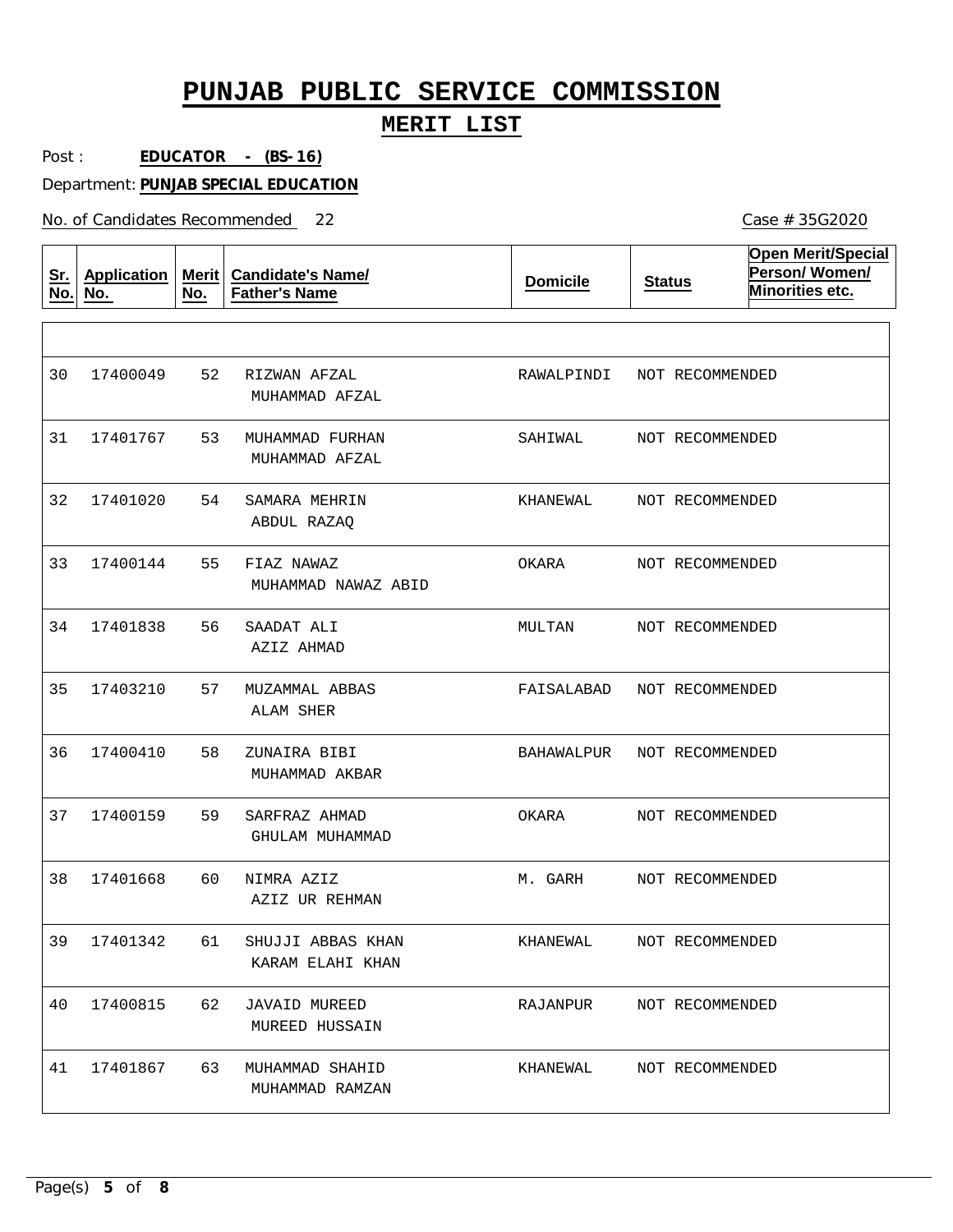### **MERIT LIST**

Case # 35G2020

Post : **EDUCATOR - (BS-16)**

Department: **PUNJAB SPECIAL EDUCATION**

No. of Candidates Recommended

| <u>Sr.</u><br>No. | <b>Application</b><br>No. | <b>Merit</b><br>No. | <b>Candidate's Name/</b><br><b>Father's Name</b> | <b>Domicile</b>  | <b>Status</b>   | <b>Open Merit/Special</b><br>Person/Women/<br>Minorities etc. |
|-------------------|---------------------------|---------------------|--------------------------------------------------|------------------|-----------------|---------------------------------------------------------------|
|                   |                           |                     |                                                  |                  |                 |                                                               |
| 42                | 17400156                  | 64                  | SHAHID MANZOOR<br>MUHAMMAD MANZOOR AHMED         | NANKANA<br>SAHIB | NOT RECOMMENDED |                                                               |
| 43                | 17402319                  | 65                  | AALAM SHER<br>SADA KHAN                          | CHINIOT          | NOT RECOMMENDED |                                                               |
| 44                | 17400719                  | 66                  | MUHAMMAD YOUSAF<br>FATEH MUHAMMAD                | SARGODHA         | NOT RECOMMENDED |                                                               |
| 45                | 17400788                  | 67                  | MUHAMMAD SHAHZAD<br>MUHAMMAD IJAZ                | T.T. SINGH       | NOT RECOMMENDED |                                                               |
| 46                | 17401340                  | 68                  | MUHAMMAD NOOMAN<br>MUHAMMAD FARMAN               | LODHRAN          | NOT RECOMMENDED |                                                               |
| 47                | 17400538                  | 69                  | MUHAMMAD ABDULLAH<br>MUHAMMAD HUSSAIN            | FAISALABAD       | NOT RECOMMENDED |                                                               |
| 48                | 17401908                  | 70                  | MUHAMMAD SULEMAN TAHIR<br>MUHAMMAD TAHIR         | FAISALABAD       | NOT RECOMMENDED |                                                               |
| 49                | 17400142                  | 71                  | MUHAMMAD ASGHER<br>ALLAH DITTA                   | M. GARH          | NOT RECOMMENDED |                                                               |
| 50                | 17404853                  | 72                  | AMMARA IQBAL<br>MUHAMMAD IQBAL                   | SARGODHA         | NOT RECOMMENDED |                                                               |
| 51                | 17403890                  | 73                  | MUHAMMAD TAYYAB SADDAM<br>MUHAMMAD ARIF          | FAISALABAD       | NOT RECOMMENDED |                                                               |
| 52                | 17400036                  | 74                  | MUHAMMAD NAEEM ABBAS<br><b>GHULAM ABBAS</b>      | SARGODHA         | NOT RECOMMENDED |                                                               |
| 53                | 17400565                  | 75                  | IRAM<br>KARAM DAD                                | SARGODHA         | NOT RECOMMENDED |                                                               |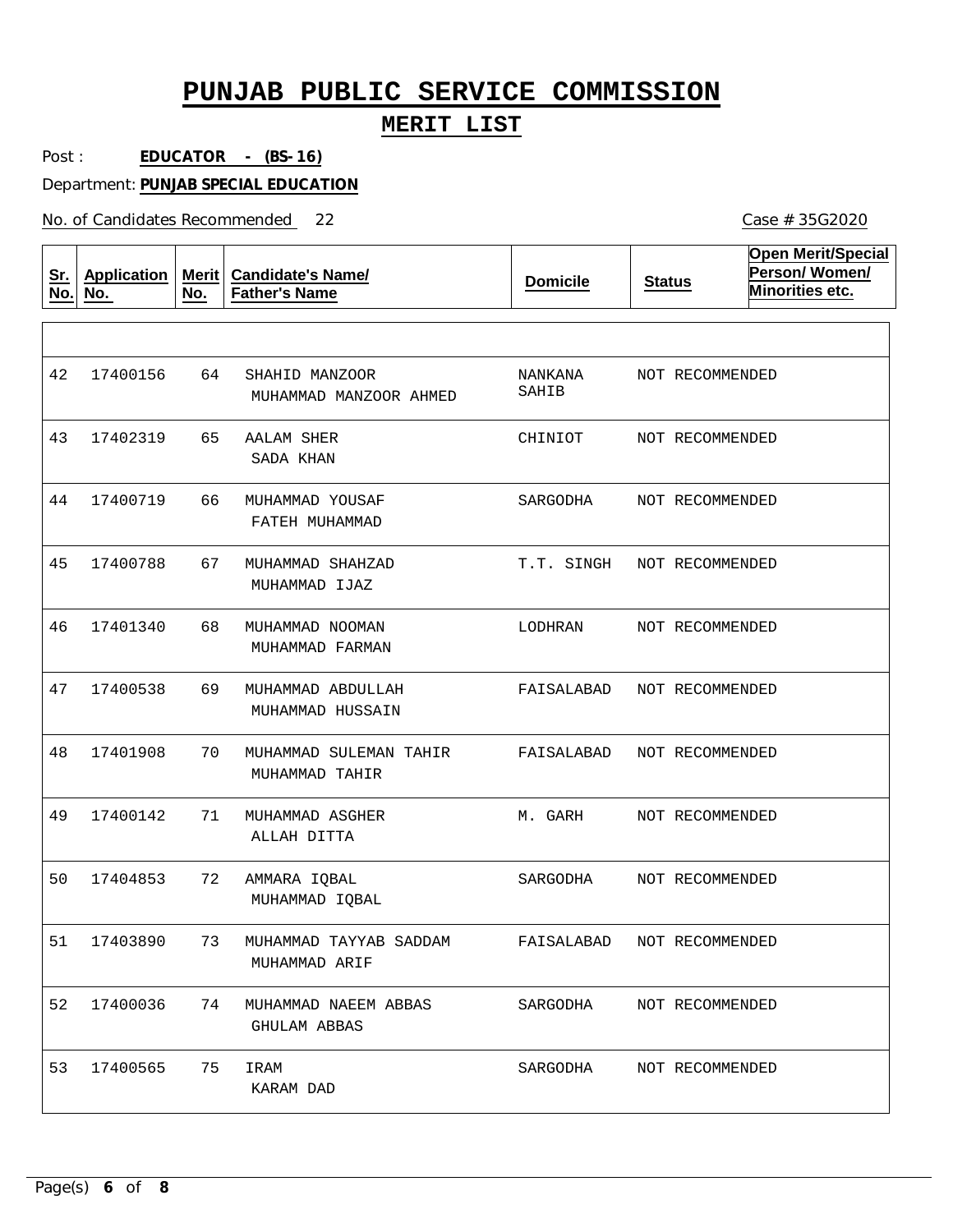### **MERIT LIST**

Post : **EDUCATOR - (BS-16)**

Department: **PUNJAB SPECIAL EDUCATION**

No. of Candidates Recommended

| <u>Sr.</u><br>No. | <b>Application</b><br>No. | <b>Merit</b><br>No. | <b>Candidate's Name/</b><br><b>Father's Name</b> | <b>Domicile</b> | <b>Status</b>               | <b>Open Merit/Special</b><br>Person/Women/<br>Minorities etc. |
|-------------------|---------------------------|---------------------|--------------------------------------------------|-----------------|-----------------------------|---------------------------------------------------------------|
|                   |                           |                     |                                                  |                 |                             |                                                               |
| 54                | 17400913                  | 76                  | ADNAN LATIF<br>MUHAMMAD LATIF                    | OKARA           | NOT RECOMMENDED             |                                                               |
| 55                | 17403512                  | 77                  | SADIA QAZI<br>QAZI HABIB-UR- REHMAN              | LAHORE          | NOT RECOMMENDED             |                                                               |
| 56                | 17403066                  | 78                  | ZIRWA KHALID<br>KHALID MEHBOOB                   |                 | SHEIKHUPURA NOT RECOMMENDED |                                                               |
| 57                | 17402429                  | 79                  | SAJID ALI<br>ABDUL GHAFOOR                       | OKARA           | NOT RECOMMENDED             |                                                               |
| 58                | 17404810                  | 80                  | MUHAMMAD IQBAL<br>SULTAN KHAN                    | MIANWALI        | NOT RECOMMENDED             |                                                               |
| 59                | 17400693                  | 81                  | MUHAMMAD TANVEER<br>RANA ALAMGEER                | LODHRAN         | NOT RECOMMENDED             |                                                               |
| 60                | 17402117                  | 82                  | ABDUL MOUIZ NAUMAN<br>MUHAMMAD SALEEM            | RAWALPINDI      | NOT RECOMMENDED             |                                                               |
| 61                | 17403438                  | 83                  | NADEEM ABBAS<br>KHAIR MUHAMMAD                   | D.G. KHAN       | NOT RECOMMENDED             |                                                               |
| 62                | 17400977                  | 84                  | MUHAMMAD IQBAL<br>ALLAH DITTA                    | LODHRAN         | NOT RECOMMENDED             |                                                               |

| Following Candidate(s) Could Not Qualify the Interview |                                    |                |      |  |  |  |  |
|--------------------------------------------------------|------------------------------------|----------------|------|--|--|--|--|
| 17401293                                               | IZHAR HUSSAIN<br>HUBDAR HUSSAIN    | <b>BHAKKAR</b> | FAIL |  |  |  |  |
| 17402570                                               | MUHAMMAD SHAHBAZ<br>MUHAMMAD NAWAZ | LAHORE         | FAIL |  |  |  |  |